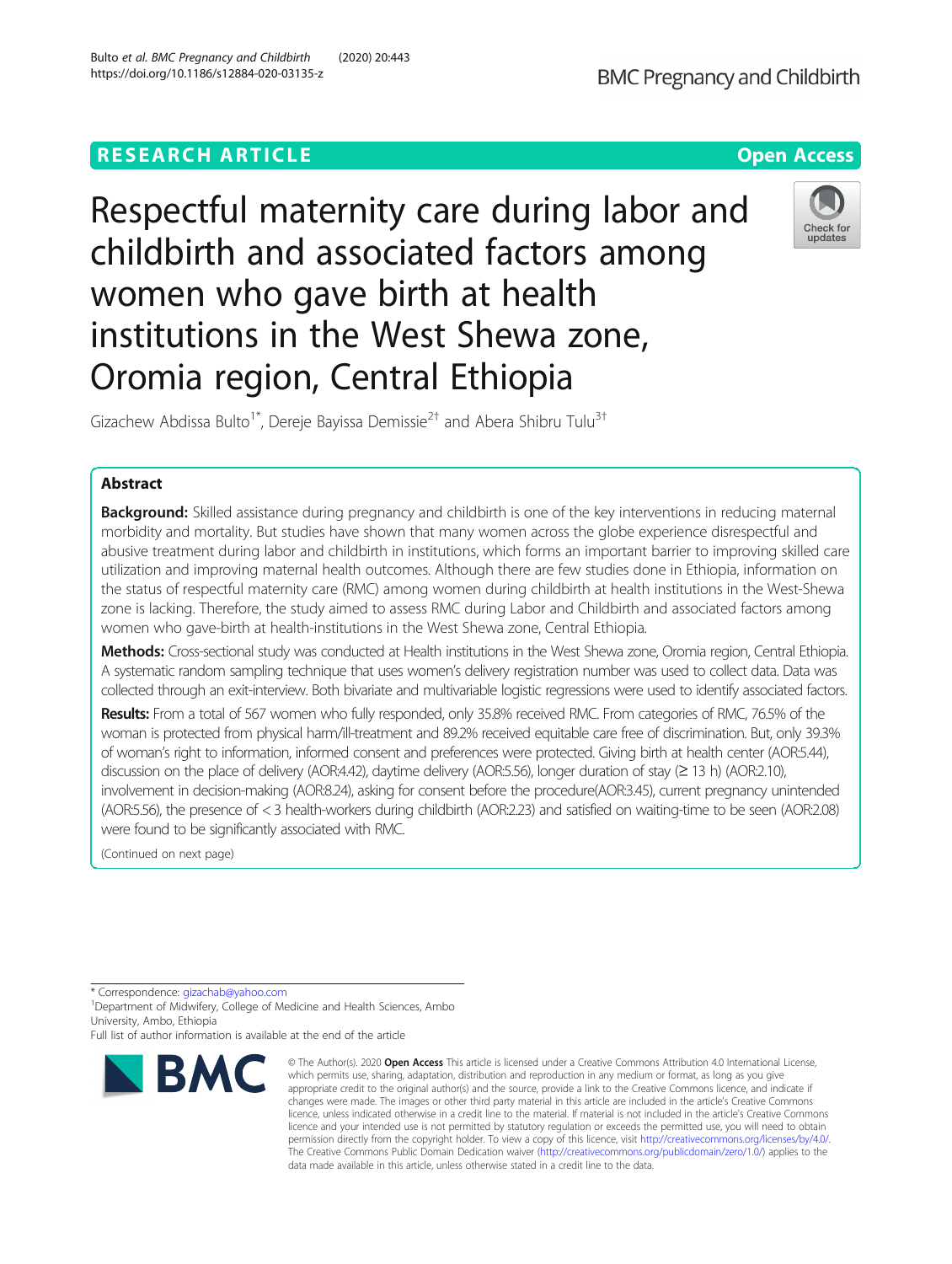## (Continued from previous page)

Conclusions: The proportion of RMC during labor and childbirth in the study area was low. Type of institution, discussion during ANC, time of delivery, duration of stay, involvement in decision-making, the number of health workers, waiting time and consent were identified factors. Therefore, giving emphasis to creating awareness of care providers on the standards and categories of RMC, improving care provider-client discussion, monitor and reinforcing accountability mechanisms for health workers to avoid mistreatments during labor and childbirth were recommended.

Keywords: Respectful Maternity Care, Labor and Childbirth, Health Institutions, West Shewa Zone

## Background

Respectful maternity care (RMC) is an approach centered on an individual, based on principles of ethics and respect for human rights, and promotes practices that recognize women's preferences and women's and newborns' needs [\[1](#page-10-0), [2\]](#page-10-0). RMC is a universal human right that is due to every childbearing woman in every health system [\[3](#page-10-0), [4\]](#page-10-0). However, many women across the globe experience disrespectful, abusive or neglectful treatment during childbirth in health institutions [\[5](#page-10-0)]. The reported forms of Dis-Respect and Abuse (DRA) have been classified into seven categories: physical abuse, non-consented care, non-confidential care, non-dignified care, discrimination based on patient's attributes, abandonment of care and detention in facilities [\[6](#page-10-0)].

Evidence from various countries in Sub-Saharan Africa shows that women would prefer to deliver in a facility, but choose not to because of previous experiences of inadequate, low quality, and/or disrespectful care in facilities[\[7](#page-10-0)–[9](#page-10-0)]. Despite this, reports of "disrespectful and abusive treatment" during labor and childbirth continue to appear in the world [\[5](#page-10-0), [7](#page-10-0), [10\]](#page-10-0). Given the abundant reports of disrespectful and abusive obstetric care, women in low and middle-income countries fear various undesirable procedures and may prefer to deliver at home with a traditional birth attendant [[4,](#page-10-0) [11](#page-10-0)].

Different studies highlighted the connection between disrespect and abusive care during facility-based childbirth and a decision by women not to use facility-based childbirth services. The negative effect of DRA during childbirth on skilled delivery attendance constitutes an important barrier to increasing services utilization and enhancing maternal well-being [\[8](#page-10-0), [12](#page-10-0), [13\]](#page-10-0). In Tanzania women who experienced disrespect/abuse were less likely to plan to deliver again at the same facility [\[14](#page-10-0)]. Bowser and Hill found that a weak health care system and shortages in human resource contributes to disrespectful or abusive care. Health facility infrastructure, resources and commodities were mainly mentioned as a contributors for the lack of RMC [[15](#page-10-0)].

Skilled assistance during pregnancy and childbirth is one of the most important interventions in reducing maternal morbidity and mortality. Efforts to increase the use of facility-based maternity care in low-income countries are unlikely to achieve the desired gains if there is no improvement in the quality of care provided, especially elements of respectful care [[16\]](#page-10-0). The negative patient experiences at health institutions contribute to poor health outcomes and reinforce mistrust of institutional care. Additionally, women and families may delay or avoid seeking care in health facilities, even at the risk of their own health and that of their newborn [\[17,](#page-10-0) [18\]](#page-11-0).

Ethiopian federal ministry of health in its Health Sector Transformation Plan (HSTP) has planned to increase the level of deliveries attended by skilled birth attendants from 15% in 2014 to 90% by 2020. To help achieve the targets set, the Ministry has identified caring, respectful and compassionate (CRC) health professionals as one of the four transformation agendas. Lack of respect for patients and their families is a common complaint and having CRC health professionals is a critical requirement to ensure equity and achieve high-quality health services on its HSTP [\[19,](#page-11-0) [20](#page-11-0)].

In Ethiopia, the pooled prevalence of disrespect and abusive care during childbirth and maternity care was 49.4% [\[21\]](#page-11-0). More than two-thirds (78.6%) of postpartum mothers in Addis Ababa, 67.1% in Bahir Dar city and 21% of women in four health centers of Amhara and Southern regions of Ethiopia reported as they experienced one or more categories of disrespect and abuse during labor and childbirth [[22](#page-11-0)–[24\]](#page-11-0). Another study in Bahir Dar city showed only 57% of mothers received RMC [\[25\]](#page-11-0).

As indicated, disrespect and abuse during labor and childbirth is an important concern, especially in countries like Ethiopia, where the maternal mortality rate is high (412/100,000 live births) and yet the skilled birth attendance has been very low (28%) [\[26](#page-11-0)].

In Ethiopia, even if there are few studies conducted on the status of disrespect and abusive treatments, data on the status of respectful maternity care and associated factors among women who give birth at health institutions in the west Shewa zone is lacking. Therefore, this study aimed to assess RMC during Labor and Childbirth and associated factors among "women who gave-birth" at health-institutions in West Shewa zone, Central, Ethiopia. Findings from this study may also help policymakers, program managers and organizations working on this area as baseline data for effective implementation of CRC in the HSTP, improving DRA treatments at health institutions.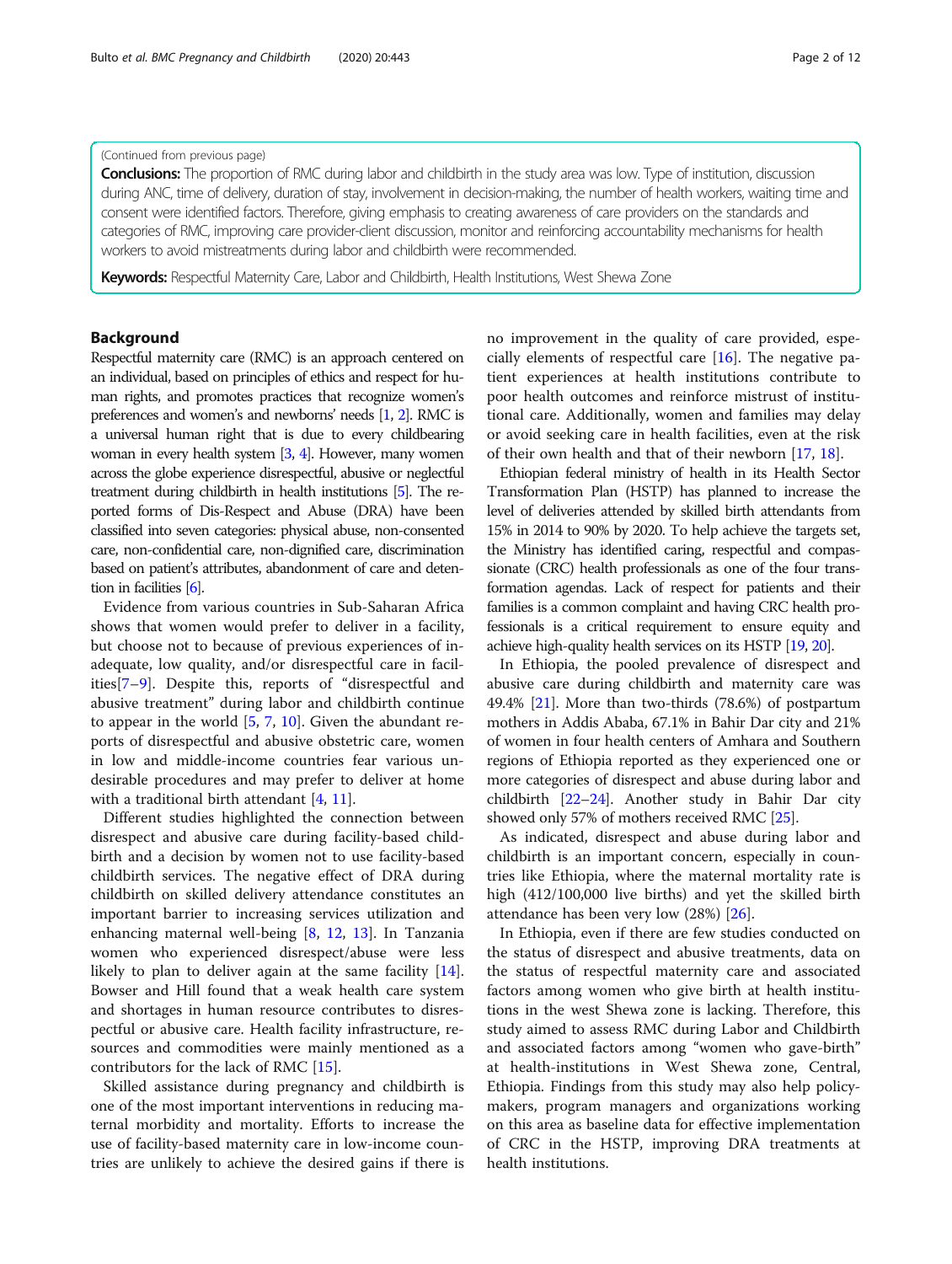## Methods

## Study design, period and area

An institution-based cross-sectional study design was used to assess the status of RMC during Labor and Childbirth and associated factors among women who gave birth in public Health institutions of West Shewa zone, Central Ethiopia, from April 01 to June 30, 2018. Ambo town which is the capital of the zone is located 114 km to the west of Addis Ababa, the capital of the country. Available information from the zonal health office shows that the total population of the zone is estimated to be 2,381,079 of which 1, 214,350 is female. Currently, the health system of the zone consists of one university referral hospital, one general Hospital, five primary hospitals, ninety-two health centers and four hundred forty-seven health posts with 98% of potential health service coverage. All health centers and hospitals provide 24 h of labor and delivery services [\[27](#page-11-0)].

## Source population and study population

The source population was all women who delivered at health institutions in the West Shewa zone. The study population was all women who delivered at the selected Health institutions during the data collection period and selected by a systematic random sampling. Women who were referred from other health institutions after giving birth to those selected health institutions were excluded.

## Sample size and Sampling procedure

The sample size was determined by using single population proportion formula with the assumption that 78% proportion (P) of women experienced one or more categories of disrespect and abuse from a study done at health facilities in Addis Ababa [\[22](#page-11-0)], at 5% level of significance and a margin of error of 5%. By considering a 10% non-response rate and design effects of 2, the final sample size was 582.

A simple random sampling technique was utilized to select 3 hospitals and 19 health centers that have more delivery. The total sample sizes were allocated proportionally to each of the selected hospitals and health centers by reviewing the number of deliveries attended to by each health facility. A systematic random sampling technique was used to collect data using women's delivery registration number from the delivery logbook. Data were collected from every 3rd woman who gave birth during the study period at each selected health institutions.

## Operational definitions

In this study, women were considered to have received respectful maternity care during labor and childbirth if they answered yes to all of those questions assessing RMC or verification criteria used for assessing the seven

categories (performance standards) of RMC during labor and childbirth [[22](#page-11-0), [25](#page-11-0), [28](#page-11-0)].

Women were considered as experienced disrespect and abuse if they answered no to one or more of those questions assessing RMC or verification criteria used for assessing the seven categories of RMC [[10,](#page-10-0) [12,](#page-10-0) [23\]](#page-11-0).

## Data collection tools and procedures

The questionnaires for data collection were initially prepared in English, and translated into the local language (Afan Oromo) and back into English to check for consistency with language experts. Data was collected through an exit interview by using a pre-tested structured Afan Oromo version questionnaire. We used a validated tool for assessing RMC which was adapted from the Maternal and Child Health Integrated Program. The other included questions in the questionnaire were prepared by reviewing different other related works of literature and variables identified to be measured [\[25](#page-11-0), [28](#page-11-0), [29\]](#page-11-0).

Twenty-four [\[24\]](#page-11-0) data collectors who were not working in the study area were recruited for the data collection and three [\[3\]](#page-10-0) Master Degree holders conducted supervision during the data collection period. The training was given for data collectors and supervisors by investigators for two days. Pre-test of the questionnaire was done on 5% of the women who delivered at Holeta health center and Inchini hospital, to identify any ambiguity, check for consistency of the questionnaire, acceptability and necessary correction were made one week before the actual data collection. The filled questionnaires were collected and checked for consistencies and completeness daily by supervisors and principal investigators.

## Data processing and analysis

The returned questionnaires were checked for completeness, cleaned manually, coded and entered into EPI Data version 3.1software and then exported to SPSS windows version 23 for further analysis. Bivariate analysis was used primarily to check which variables have an association with the dependent variable individually. Variables which were found to have an association with the dependent variable ( $p$ -value  $\leq$  0.2) were then entered into Multiple Logistic regression for controlling the possible effect of confounders and finally the variables which have significant association were identified based on AOR, with 95%CI and *p*-value  $\leq$  0.05 to fit into the final regression model.

## Ethical considerations

Ethical clearance was obtained from the research review and ethics committee of Ambo University, collage of Medicine and Health Sciences.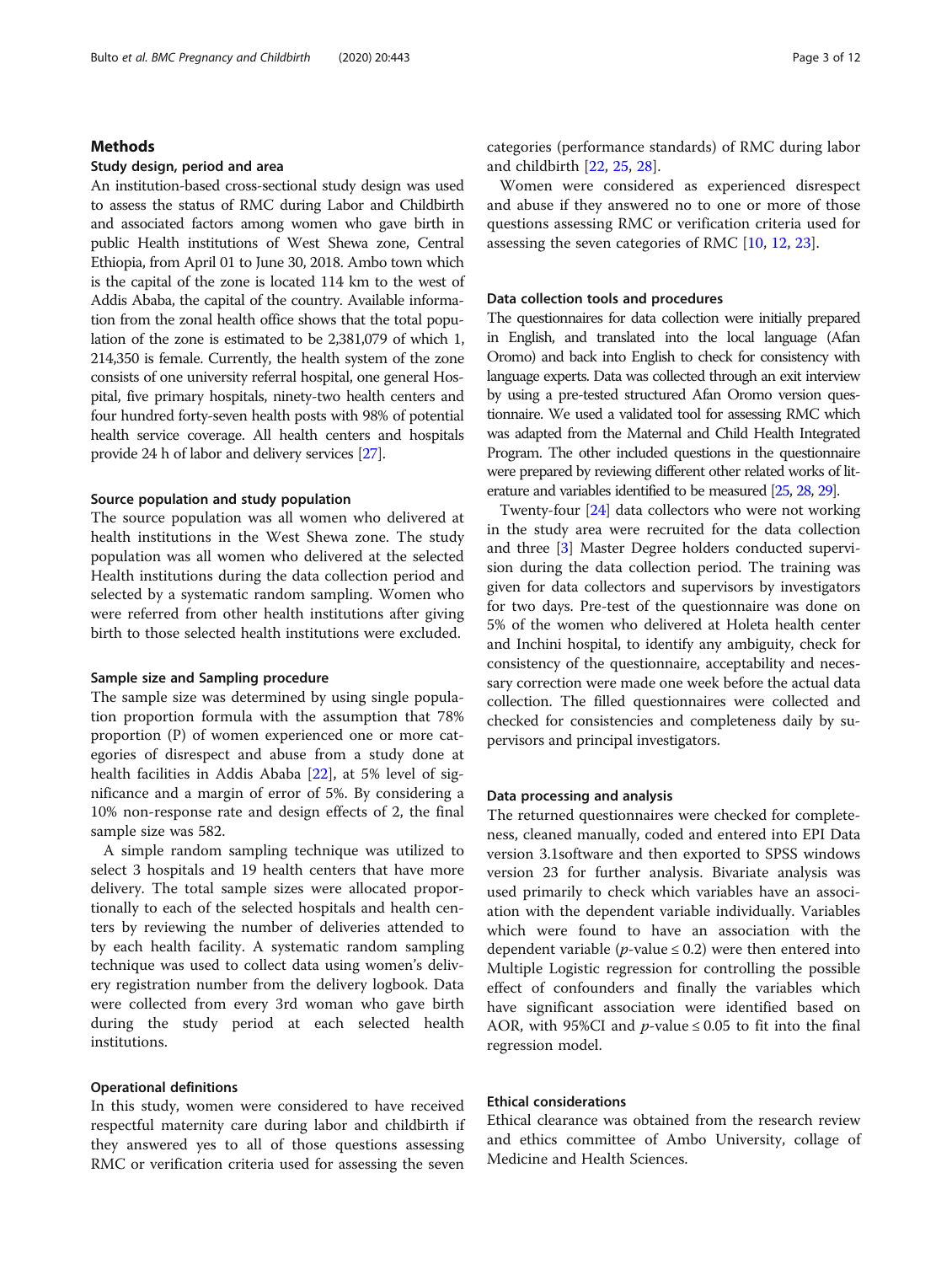## Results

A total of 567 women fully responded to the interview questionnaire making a response rate of 97.4%. The majority of respondents, 263 (46.4%) had their childbirth in health centers, 546 (96.3%) were married, 303 (53.4%) were protestant religion followers, and 530 (93.5%) belongs to the Oromo ethnic group. Regarding women's occupational status 202 (35.6%), were housewives and about 395 (69.7%) were urban residents. One-fourth of the respondents attended primary education 150 (26.5%). The mean age of respondents was 26.9 years with a standard deviation of 5.2 years (Table [1\)](#page-4-0).

## Obstetric Related Characteristics of Women

The result of this study indicated that the majority of respondents 417 (73.5%) were multiparous and 537 (94.7%) had ANC follow up. Of the total respondents, 453 (79.9%) of them gave birth with spontaneous vaginal delivery, 549 (96.8%) were live birth, and in only 54 (9.5%) of them, there were cultural practices (coffee or porridge) after delivery (Table [2](#page-5-0)).

## Prevalence and Categories of Respectful Maternity Care

The overall proportion of women who received RMC during labor and childbirth was 203 (35.8%) [95% CI: 31.7– 39.7], but a significant number of women 364 (64.2%) had experienced disrespect and abusive care during childbirth [95% CI: 60.3–68.3]. Only 47.3% of women who gave birth at health centers and 25.8% who gave birth at hospitals received RMC (,  $P=0.000$ ).

From categories of RMC, 434 (76.5%) of the women were protected from physical harm or ill-treatment and 506 (89.2%) received equitable care free of discrimination. More than half 319 (56.3%) of respondents were never left without care or unattended. But, only 223 (39.3%) of a woman's right to information, informed consent, and preferences were protected (Fig. [1\)](#page-6-0).

From the categories of being free from physical harm or ill-treatment, 498 (87.8%) of mothers were never physically forced or abrasively handled by care providers and 416 (73.4%) of them were provided comfort or pain relief as necessary.

Woman's right to information, informed consent and choice or preferences is the least respected from categories of RMC. In about 419 (73.9%) of women, they were allowed to move during labor and 312(55.0%) were allowed to assume a position of choice during birth. For about 369 (65.1%) of women care providers responded to their questions with promptness, politeness and truthfulness and 356 (62.8%) of them explained what is being done and to expect throughout childbirth.

Regarding the confidentiality and privacy of the respondents, the providers kept a patient's file in limited access areas for 531 (93.7%) of them and used drapes or covering to protect their privacy in 487 (85.9%). Four hundred and forty-two (78.0%) of women were not insulted, intimidated, threatened, shouted at, scolded, laughed, scorned or coerced. In about 519 (91.5%) of respondents, the provider did not show disrespect to the women based on some attributes. The women were never left without care or unattended in 353 (62.3%) of them and 563 (99.3%) were not forced to stay against their will (Table [3](#page-7-0)).

## Factors associated with Respectful Maternity care during Childbirth

The result of the bivariate analysis showed that; respondent's educational status, religion, residence, and sex of provider are socio-demographic factors that are found to be significant with RMC at a p-value of 0.2 or less. Level of health institutions, requesting for consent, duration of stay, visit type of current delivery, number of institutional delivery, waiting time, current pregnancy status, number of attending personnel, discussion about place of delivery, availability of cultural practices, time of delivery and involvement in decision-making were other factors identified at p-value 0.2 or less.

On multivariable logistic regression; the type of health institutions, taking consent before procedure, current pregnancy status, number of health workers during childbirth, discussion on the place of delivery with health worker during ANC, time (shift) of delivery, duration of stay at health institutions, involvement in decisionmaking and waiting time to be seen by health workers were found to be significantly associated with respectful maternity care at *P*-value of  $\leq 0.05$ .

This study identified that those women who gave birth at health centers were 5 times (AOR = 5.44, 95% CI:2.93, 10.08) more likely to receive respectful care as compared to those who gave birth at a general hospital. Women who stayed 13 to 24 h and more than 24 h at health facility were 2.1 and almost 2 times more likely to receive respectful maternity care than those who stayed 12 h or less (AOR = 2.10, 95%CI:1.24,3.56) and (AOR = 1.94, 95%CI: 1.08,3.46) respectively.

This study revealed that women whose current pregnancy was unwanted were 5.56 times more likely to get RMC than those of a wanted pregnancy  $(AOR = 5.56,$ 95%CI: 2.56–12.11). Women who had discussed on the place of delivery with health workers during ANC visits were 4.42 times more likely to receive RMC during labor and Childbirth than those who did not  $(AOR = 4.42,$ 95%CI: 2.15–9.11).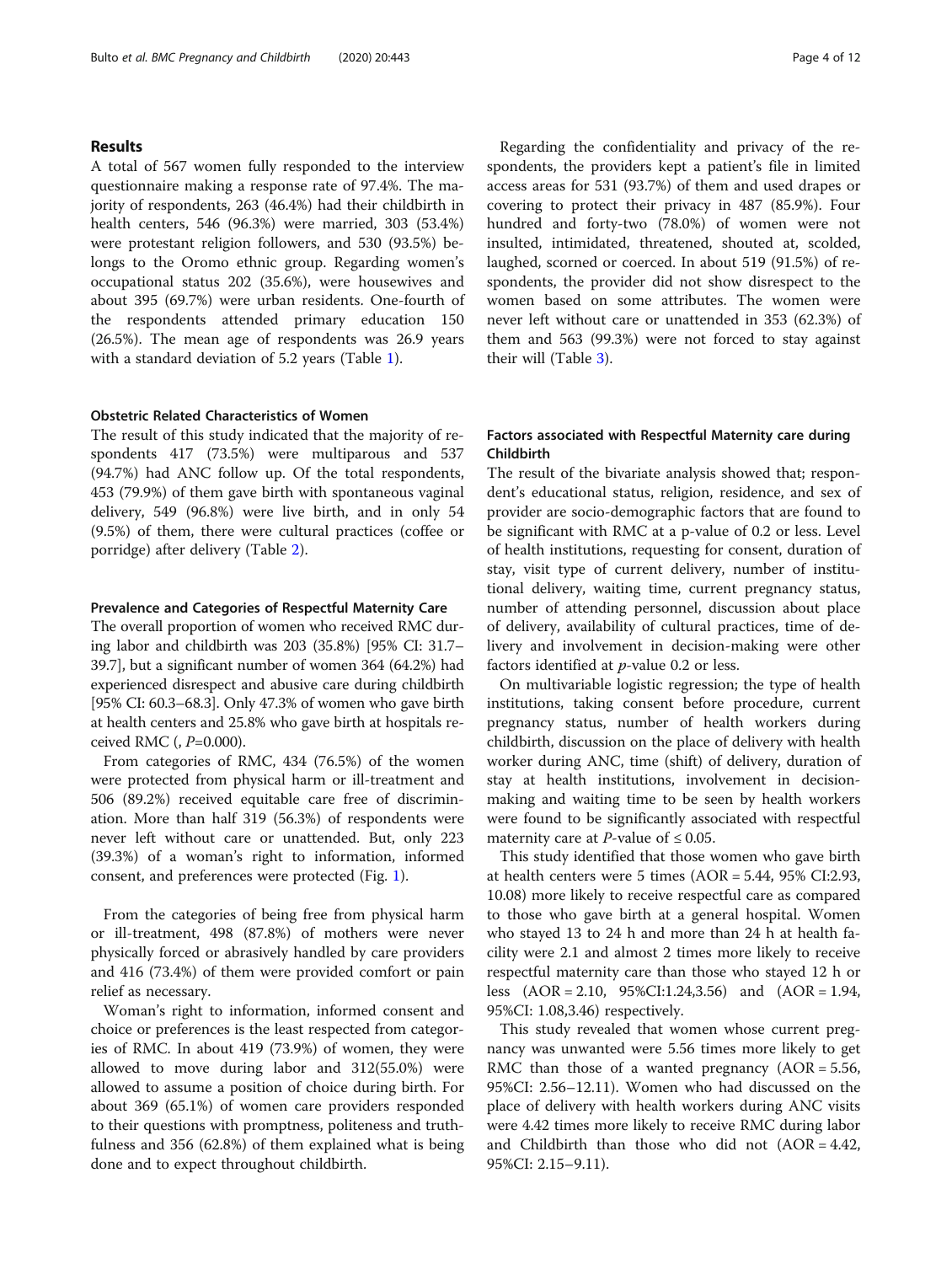<span id="page-4-0"></span>Bulto et al. BMC Pregnancy and Childbirth (2020) 20:443 Page 5 of 12

| Characteristics           | Categories                                                        | Number ( $N = 567$ ) | Percent (%) |  |  |
|---------------------------|-------------------------------------------------------------------|----------------------|-------------|--|--|
| Type of Institution       | Health center                                                     | 263                  | 46.4        |  |  |
|                           | Primary Hospital                                                  | 157                  | 27.7        |  |  |
|                           | General Hospital                                                  | 147                  | 25.9        |  |  |
| Age in years              | $17 - 24$                                                         | 192                  | 33.9        |  |  |
|                           | $25 - 29$                                                         | 205                  | 36.2        |  |  |
|                           | More than 29                                                      | 170                  | 30.0        |  |  |
| Marital Status            | Married                                                           | 546                  | 96.3        |  |  |
|                           | Other marital Status <sup>a</sup>                                 | 21                   | 3.7         |  |  |
| Religion                  | Orthodox                                                          | 225                  | 39.7        |  |  |
|                           | Protestant                                                        | 303                  | 53.4        |  |  |
|                           | Muslim                                                            | 31                   | 5.5         |  |  |
|                           | Other Religion <sup>b</sup>                                       | 8                    | 1.4         |  |  |
| Ethnicity                 | Oromo                                                             | 530                  | 93.5        |  |  |
|                           | Amhara                                                            | 30                   | 5.3         |  |  |
|                           | Other Ethnicity <sup>c</sup>                                      | $\overline{7}$       | 1.3         |  |  |
| <b>Educational Status</b> | Unable to read & write                                            | 86                   | 15.2        |  |  |
|                           | Able to read and write                                            | 60                   | 10.6        |  |  |
|                           | Primary education                                                 | 150                  | 26.5        |  |  |
|                           | Secondary Education                                               | 133                  | 23.5        |  |  |
|                           | Collage and above                                                 | 138                  | 24.3        |  |  |
| Mothers Occupation        | Government Employee                                               | 123                  | 21.7        |  |  |
|                           | Housewife                                                         | 202                  | 35.6        |  |  |
|                           | Farmers                                                           | 85                   | 15.0        |  |  |
|                           | Merchant                                                          | 78                   | 13.8        |  |  |
|                           | Private Employee'                                                 | 66                   | 11.6        |  |  |
|                           | Other Occupation <sup>d</sup>                                     | 13                   | 2.3         |  |  |
| Mothers Residence         | Urban                                                             | 395                  | 69.7        |  |  |
|                           | Rural                                                             | 172                  | 30.3        |  |  |
| Average Monthly Income    | Less than 2000                                                    | 294                  | 51.9        |  |  |
|                           | More than 2000                                                    | 273                  | 48.1        |  |  |
|                           | Mean = 2787.1 with SD of 2450.85 Ethiopian Birr, Median = 2000.00 |                      |             |  |  |

Table 1 A Socio-Demographic characteristic of mother's who gave birth at public health facilities in the west Shewa zone, Oromia region, central Ethiopia, 2018

Keys: <sup>a</sup>Divorced, widowed & single, <sup>b</sup>Wakefata & Catholic, <sup>c</sup>Gurage & Tigre, <sup>d</sup>Student & Daily laborers

In the current study the number of attending health care providers was found to affect RMC; in which those who were attended to by 2 or fewer providers were 2.23 times more likely to receive RMC than those who were attended by 3 or more (AOR = 2.23, 95%CI: 1.30,3.82).

Taking consent before doing a procedure was found to affect RMC, which indicated that women who gave their consent before the procedure were 3.45 times more likely to get respectful care than those who did not consent (AOR = 3.45, 95%CI:1.56–7.61). Women who gave birth during the day time were 5.56 times more likely to receive respectful care than nighttime shift  $(AOR = 5.56,$ 95%CI: 3.47–8.91).

Those women who got involved in decision-making about their care were found to be 8.24 times more likely to receive respectful care than those who weren't involved (AOR = 8.24, 95%CI: 3.63–18.67). Women who were satisfied with their current waiting time to be seen by health workers were 2 times more likely to get RMC than those who weren't (AOR = 2.08, 95%CI: 1.02–4.25) (Table [4\)](#page-8-0).

## **Discussion**

The current study indicated that overall, only one-third of women received RMC during labor and childbirth at public health institutions in the West Shewa Zone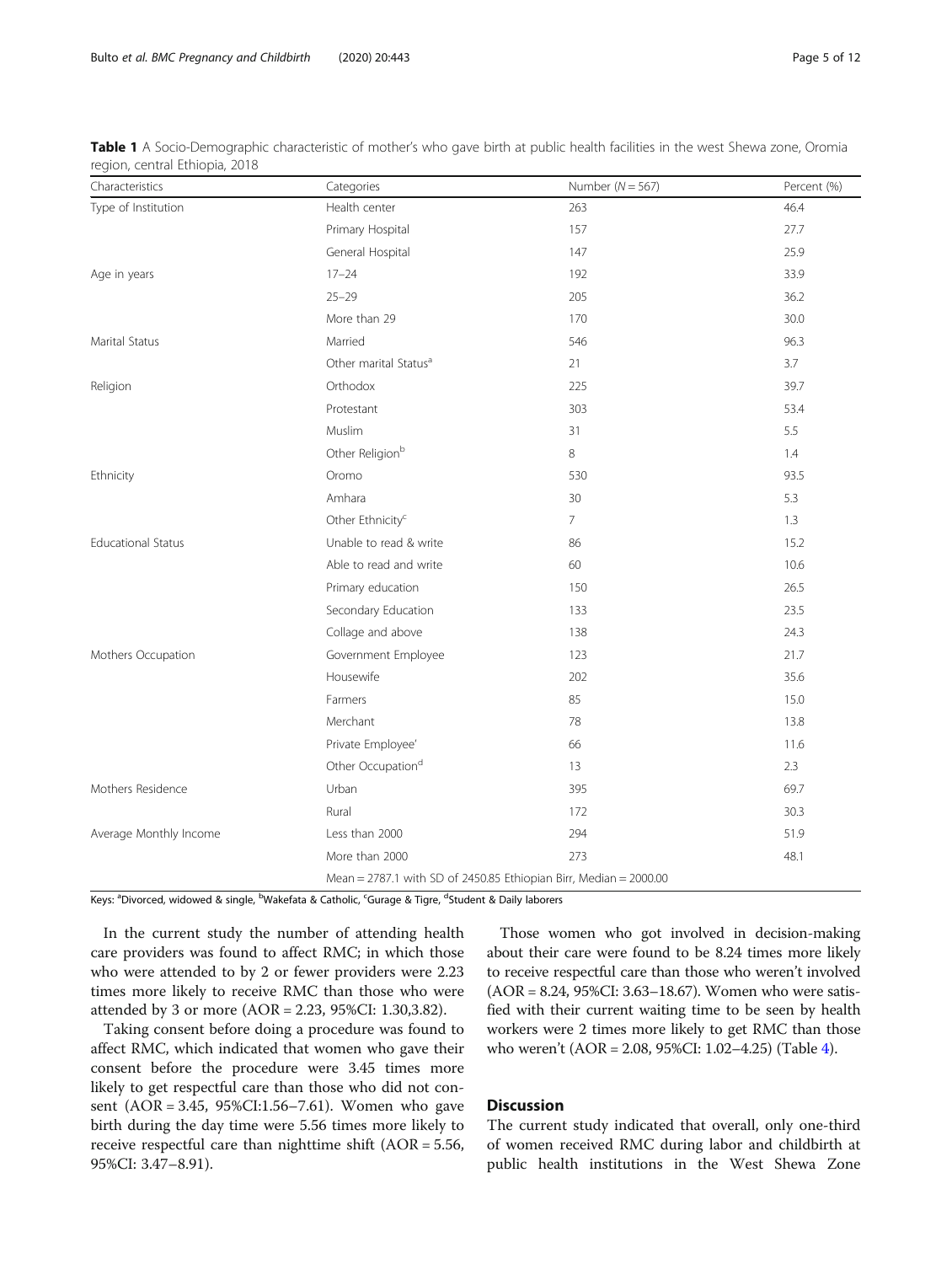<span id="page-5-0"></span>Table 2 Obstetric characteristics of mother's who gave birth at public health facilities in the west Shewa zone, Oromia region, central Ethiopia, 2018.  $(N = 567)$ 

| certifian Ethnopia, 2010. $(1 - 307)$<br>Characteristics | Categories                      | Number | Percent (%) |
|----------------------------------------------------------|---------------------------------|--------|-------------|
| Number of Parity                                         | Primi-para                      | 150    | 26.5        |
|                                                          | $2 - 3$                         | 211    | 37.2        |
|                                                          | $\geq 4$                        | 206    | 36.3        |
| Current pregnancy Intended/wanted                        | Yes                             | 507    | 89.4        |
|                                                          | No                              | 60     | 10.6        |
| Number of ANC follow ups                                 | No ANC follow up                | 30     | 5.3         |
|                                                          | Once to twice                   | 90     | 15.9        |
|                                                          | Three times                     | 176    | 31.0        |
|                                                          | Four and above                  | 271    | 47.8        |
| Providers discussed about place of delivery during ANC   | Yes                             | 462    | 81.5        |
|                                                          | No                              | 75     | 13.2        |
|                                                          | No ANC follow up                | 30     | 5.3         |
| Discussed place of delivery with partner                 | Yes                             | 409    | 72.1        |
|                                                          | No                              | 158    | 27.9        |
| Visit type for current delivery                          | New or My first time            | 225    | 39.7        |
|                                                          | Repeat Visits                   | 298    | 52.6        |
|                                                          | Referred from other institution | 44     | 7.8         |
| Labor started                                            | Spontaneous                     | 526    | 92.8        |
|                                                          | Induced                         | 41     | 7.2         |
| Duration spent on labor                                  | Less than 12 h                  | 416    | 73.4        |
|                                                          | More than 12 h                  | 151    | 26.6        |
| Total current stay at Health facilities                  | 12 h or less                    | 277    | 48.9        |
|                                                          | 13 to 24 h                      | 147    | 25.9        |
|                                                          | 25 h and above                  | 143    | 25.2        |
| Mode of Delivery                                         | Spontaneous vaginal delivery    | 453    | 79.9        |
|                                                          | Assisted vaginal Delivery       | 45     | 7.9         |
|                                                          | Cesarean section                | 69     | 12.2        |
| Outcomes of delivery                                     | Alive                           | 549    | 96.8        |
|                                                          | Stillbirth                      | 18     | 3.2         |
| Condition of mother during childbirth                    | No complication                 | 498    | 87.8        |
|                                                          | Had Complications               | 69     | 12.2        |
| Time of delivery                                         | Day time                        | 301    | 53.1        |
|                                                          | Nighttime                       | 266    | 46.9        |
| Who attended your delivery                               | Midwife                         | 420    | 74.1        |
|                                                          | Nurse or Health Officer         | 39     | 6.9         |
|                                                          | Doctors or Emergency Surgeon    | 108    | 19.0        |
| Sex of Provider                                          | Male                            | 287    | 50.6        |
|                                                          | Female                          | 280    | 49.4        |
| Procedures Done                                          | Episiotomy                      | 142    | 25.0        |
|                                                          | Fundal pressure                 | 65     | 11.5        |
|                                                          | Manual removal of placenta      | 24     | 4.2         |
|                                                          | Instrumental Delivery           | 39     | 6.9         |
|                                                          | Cesarean Section                | 69     | 12.2        |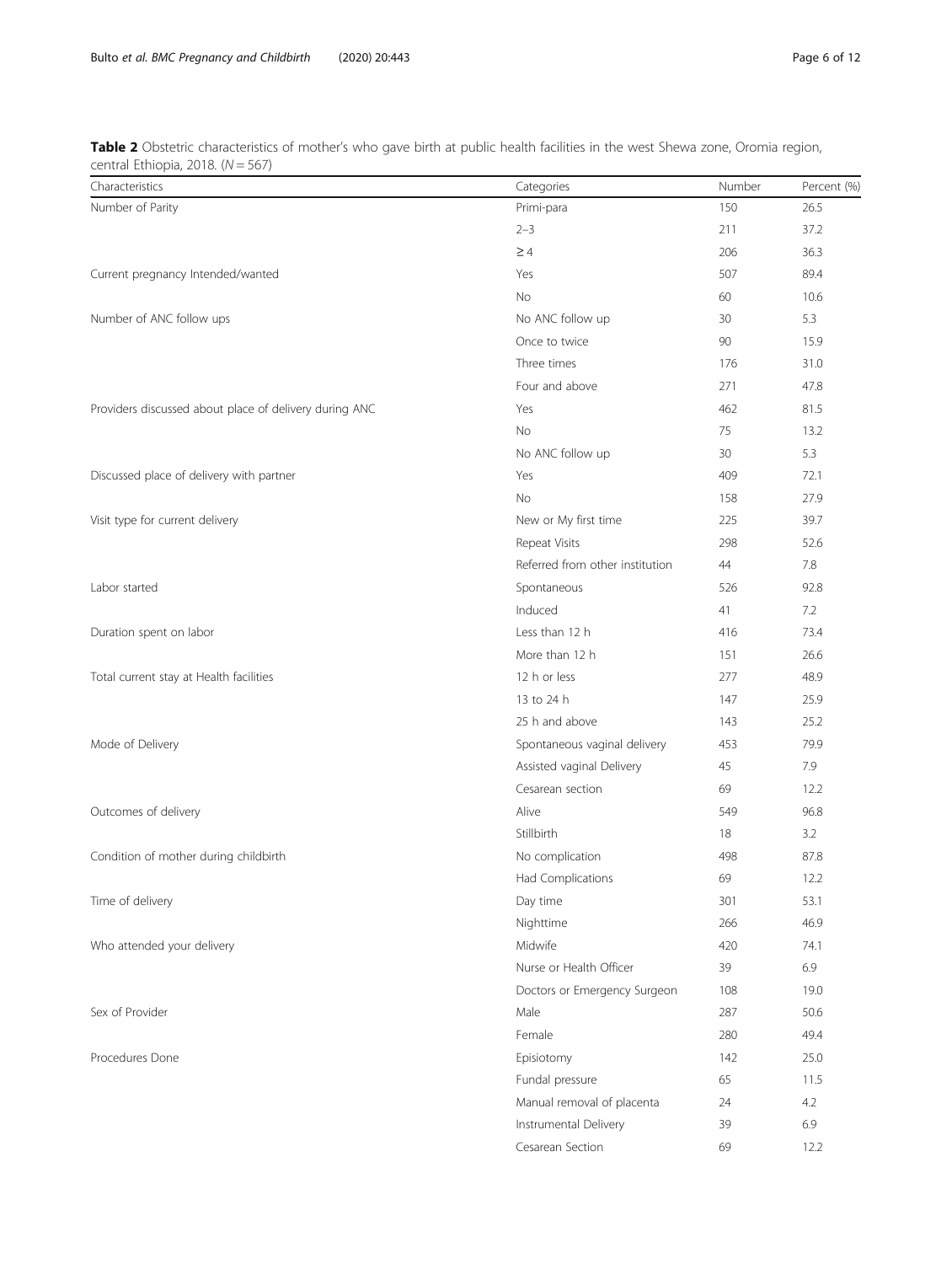<span id="page-6-0"></span>Table 2 Obstetric characteristics of mother's who gave birth at public health facilities in the west Shewa zone, Oromia region, central Ethiopia, 2018. (N = 567) (Continued)

| Characteristics                                                              | Categories               | Number | Percent (%) |
|------------------------------------------------------------------------------|--------------------------|--------|-------------|
| Asked your consent before performing procedure                               | Not asked me             | 79     | 13.9        |
|                                                                              | Yes                      | 240    | 42.3        |
|                                                                              | No Procedure done for me | 248    | 43.7        |
| Number of attendants during childbirth                                       | One                      | 73     | 12.9        |
|                                                                              | Two                      | 240    | 42.3        |
|                                                                              | Three                    | 111    | 19.6        |
|                                                                              | Four and above           | 143    | 25.2        |
| Anyone other than concerned provider gets access to see you during LAD       | Yes                      | 92     | 16.2        |
|                                                                              | No                       | 475    | 83.8        |
| There are cultural practices for mothers after delivery (Coffee or porridge) | Yes                      | 54     | 9.5         |
|                                                                              | No                       | 513    | 90.5        |
| Admitted to maternity waiting home before labor started                      | Yes                      | 32     | 5.6         |
|                                                                              | No                       | 535    | 94.4        |
| Do you want to have a child in the future                                    | Yes                      | 433    | 76.4        |
|                                                                              | No                       | 134    | 23.6        |

[35.8% (95% CI: 31.7–39.7)]. This is in line with the study done in Bahirdar town 32.9% of mothers experienced respectful and non-abusive care [\[25](#page-11-0)]. However, this is higher than the study done in Addis Ababa where 21.4% of respondents received respectful and nonabusive care  $[18]$  $[18]$ . This variation might be due to the difference in the study setting and study population in which Addis Ababa's study was only limited to the town and they excluded those mothers who had an elective or emergency cesarean section.

The current finding is lower than the study done in Bahirdar town, Ethiopia in which 57% of women experienced RMC [\[25](#page-11-0)]. In Northern Ethiopia, 22% reported at least one incident of DRA [[30\]](#page-11-0). In Addis Ababa 82.4% had received RMC [[31](#page-11-0)], and in another study in Addis Ababa at least one form of DRA in 36% of the observations [\[28\]](#page-11-0). Health centers in two regions of Ethiopia also showed 21.1% of respondents reported DRA [\[32](#page-11-0)] and a systematic review in Ethiopia also indicated 49.4% of DRA [\[21\]](#page-11-0). The current finding (35.8%) is also lower than the study done in urban Tanzania (15%) of postpartum women reported at least one instance of DRA [[17\]](#page-10-0). Another study done in Tanzania 19.48% reported DRA on exit from the health facilities and 28.21% on follow-up interview in the community [[12\]](#page-10-0). From the study done in Kenya, 20% of women had reported any form of DRA

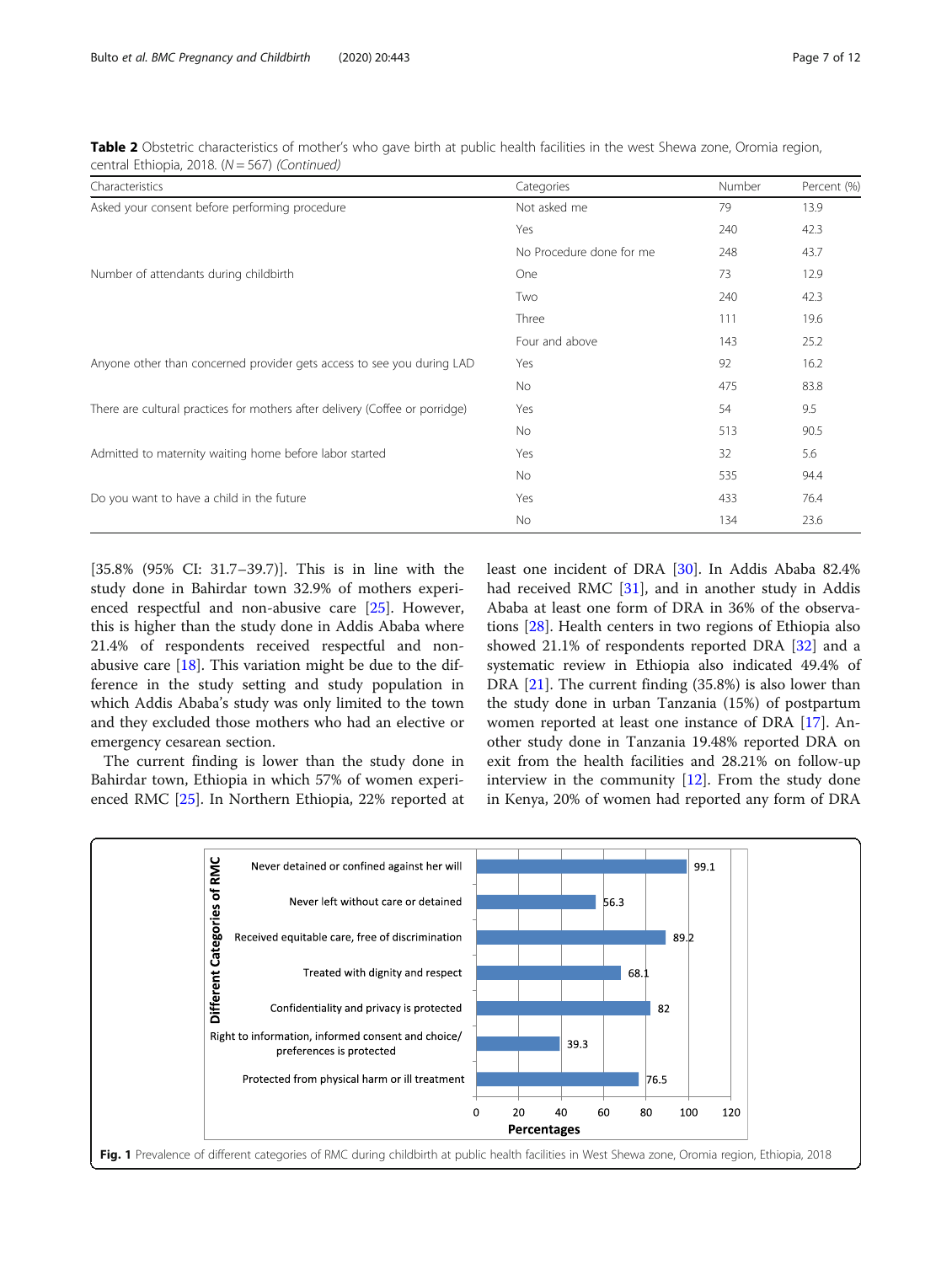<span id="page-7-0"></span>Table 3 Proportions of different categories of RMC during labor and Childbirth at public health facilities in West Shewa Zone, Oromia region, Ethiopia, 2018. (N = 567)

| Categories of RMC                                                                                                      | <b>RMC</b> |      | <b>DRA</b>     |         |
|------------------------------------------------------------------------------------------------------------------------|------------|------|----------------|---------|
|                                                                                                                        | Number     |      | Percent Number | Percent |
| 1. The woman is protected from physical harm or ill-treatment                                                          |            |      |                |         |
| Never used physical force/abrasive behavior with the woman                                                             | 498        | 87.8 | 69             | 12.2    |
| Never physically restrains woman                                                                                       | 504        | 88.9 | 63             | 11.1    |
| Touches/demonstrate caring in a culturally appropriate way                                                             | 530        | 93.5 | 37             | 6.5     |
| Never separates woman from her baby unless                                                                             | 552        | 97.4 | 15             | 2.6     |
| Does not deny food or fluid to women in labor                                                                          | 550        | 97.0 | 17             | 3.0     |
| Provides comfort/pain-relief as necessary                                                                              | 493        | 86.9 | 74             | 13.1    |
| 2. The woman's right to information, informed consent and choice/ preferences is protected                             |            |      |                |         |
| Great and introduces self to woman and companion                                                                       | 385        | 67.9 | 182            | 32.1    |
| Encourages companion to remain with woman                                                                              | 387        | 68.3 | 180            | 31.7    |
| Encourages woman and her companion to ask questions                                                                    | 337        | 59.4 | 230            | 40.6    |
| Responds to questions with promptness, politeness & truthfulness                                                       | 369        | 65.1 | 198            | 34.9    |
| Explains what is being done & to expect throughout LAD                                                                 | 356        | 62.8 | 211            | 37.2    |
| Gives periodic updates on status and progress of labor                                                                 | 389        | 68.6 | 178            | 31.4    |
| Allows the woman to move about during labor                                                                            | 419        | 73.9 | 148            | 26.1    |
| Allows woman to assume position of choice during birth                                                                 | 312        | 55.0 | 255            | 45.0    |
| Obtains consent or permission prior to any procedure                                                                   | 350        | 61.7 | 217            | 38.3    |
| 3. Confidentiality and privacy is protected                                                                            |            |      |                |         |
| Confirms patient files are stored in locked cabinets with limited access                                               | 531        | 93.7 | 36             | 6.3     |
| Uses curtains or other visual barrier to protect woman                                                                 | 518        | 91.4 | 49             | 8.6     |
| Uses drapes/covering appropriate to protect woman's privacy                                                            | 487        | 85.9 | 80             | 14.1    |
| 4. The woman is treated with dignity and respect.                                                                      |            |      |                |         |
| Speaks politely to woman and companion                                                                                 | 513        | 90.5 | 54             | 9.5     |
| Allows woman and her companion to observe cultural practices as much as possible                                       | 449        | 79.2 | 118            | 20.8    |
| Never makes insults, intimidation, threats, shouted at, scolded, laughed, scorned or coerces woman or her<br>companion | 442        | 78.0 | 125            | 22.0    |
| 5. The woman receives equitable care, free of discrimination                                                           |            |      |                |         |
| Speaks to the woman in a language and at a language-level that she understands                                         | 547        | 96.5 | 20             | 3.5     |
| Doesn't show disrespect to women based on any specific attribute                                                       | 519        | 91.5 | 48             | 8.5     |
| 6. The woman is never left without care                                                                                |            |      |                |         |
| Encourages woman to call if needed                                                                                     | 474        | 83.6 | 93             | 16.4    |
| Comes quickly when woman calls or after decision                                                                       | 397        | 70.0 | 170            | 30.0    |
| Never leaves woman alone or unattended                                                                                 | 353        | 62.3 | 214            | 37.7    |
| 7. The woman is never detained or confined against her will                                                            |            |      |                |         |
| Facility doesn't have a policy to detain women who don't pay.                                                          | 564        | 99.5 | 3              | 0.5     |
| Don't been forced to stay against your will                                                                            | 563        | 99.3 | $\overline{4}$ | 0.7     |

[[33\]](#page-11-0). In another multi-level study in Kenya DRA decreased from 20 to 13% [\[34\]](#page-11-0). The possible reason for this variation might be due to the difference in the study setting in which the current study was conducted both in urban and rural settings unlike studies done in Bahirdar town, Addis Ababa city and Tanzania. The presence of projects working in the area in Tanzania, Kenya,

northern Ethiopia, a study by Kathleen P et al. Additionally, the variations in the health care system with Tanzania and Kenya might be the possible reasons.

Although RMC is a universal right of every childbearing woman in the health care system, they may still experience disrespect and abusive care during childbirth [[3,](#page-10-0) [4\]](#page-10-0). In the current study more than four-fifths of the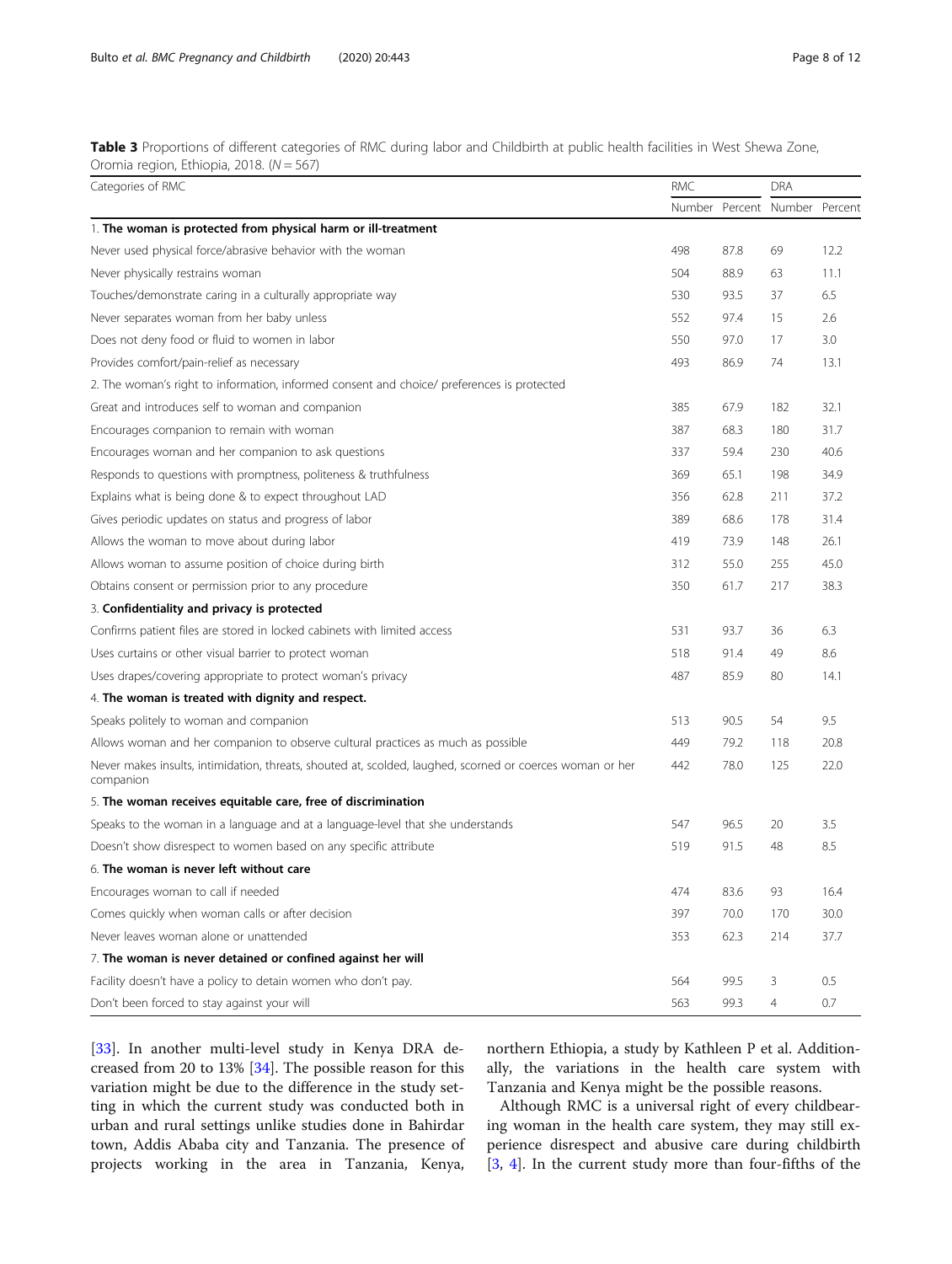| Variables                                                    |           | Received RMC service |                  | Adjusted OR      | Р-       |
|--------------------------------------------------------------|-----------|----------------------|------------------|------------------|----------|
|                                                              | Yes       | <b>No</b>            | 95% CI           | 95% CI           | value    |
| Type of health Facility                                      |           |                      |                  |                  |          |
| Health Center                                                | 126(47.9) | 137(52.1)            | 2.46(1.59,3.80)  | 5.44(2.93,10.08) | $0.000*$ |
| Primary Hospital                                             | 37(23.6)  | 120(76.4)            | 0.82(0.49, 1.38) | 1.13(0.61,2.09)  | 0.686    |
| General Hospital                                             | 40(27.2)  | 107(72.8)            | $\mathbf{1}$     | $\mathbf{1}$     | 0.000    |
| Asked for consent before the procedure                       |           |                      |                  |                  |          |
| Not asked me                                                 | 14(17.7)  | 65(82.3)             | $\mathbf{1}$     | $\mathbf{1}$     | $0.001*$ |
| Yes asked                                                    | 103(42.9) | 137(57.1)            | 3.49(1.85,6.56)  | 3.45(1.56,7.61)  | $0.002*$ |
| No procedure                                                 | 86(34.7)  | 162(65.3)            | 2.46(1.30,4.64)  | 1.51(0.69, 3.26) | 0.299    |
| Is current pregnancy wanted                                  |           |                      |                  |                  |          |
| Yes wanted                                                   | 173(34.1) | 334(65.9)            | 1                | $\mathbf{1}$     | $0.000*$ |
| Not wanted                                                   | 30(50.0)  | 30(50.0)             | 1.93(1.12,3.30)  | 5.56(2.56,12.11) |          |
| Number of health workers during childbirth                   |           |                      |                  |                  |          |
| Two or less                                                  | 132(42.2) | 181(57.8)            | 1.88(1.31,2.67)  | 2.23(1.30,3.82)  |          |
| Three or more                                                | 71(28.0)  | 183(72.0)            | $\mathbf{1}$     | $\mathbf{1}$     | $0.003*$ |
| Discussed on place of delivery with health worker during ANC |           |                      |                  |                  |          |
| Yes                                                          | 185(40.0) | 277(60.0)            | 3.22(1.88,5.54)  | 4.42(2.15,9.11)  |          |
| <b>No</b>                                                    | 18(17.1)  | 87(82.9)             | $\mathbf{1}$     | $\mathbf{1}$     | $0.000*$ |
| Time (shift) of delivery                                     |           |                      |                  |                  |          |
| Day time                                                     | 148(49.2) | 153(50.8)            | 3.71(2.55,5.38)  | 5.56(3.47,8.91)  |          |
| Nighttime                                                    | 55(20.7)  | 211(79.3)            | $\mathbf{1}$     | $\mathbf{1}$     | $0.000*$ |
| Duration of stay at health facilities                        |           |                      |                  |                  |          |
| 12 h or less                                                 | 79(28.5)  | 198(71.5)            | $\mathbf{1}$     | $\mathbf{1}$     | $0.009*$ |
| 13 to 24 h                                                   | 68(46.3)  | 79(53.7)             | 2.15(1.42,3.27)  | 2.10(1.24,3.56)  | 0.005    |
| More than 24 h                                               | 56(39.2)  | 87(60.8)             | 1.61(1.05,2.46)  | 1.94(1.08,3.46)  | 0.025    |
| Involvement in decision-making                               |           |                      |                  |                  |          |
| Involved                                                     | 194(40.6) | 284(59.4)            | 6.07(2.97,12.38) | 8.24(3.63,18.67) |          |
| Not involved                                                 | 9(10.1)   | 80(89.9)             | $\mathbf{1}$     | $\mathbf{1}$     | $0.000*$ |
| Waiting time to be seen by the health worker'                |           |                      |                  |                  |          |
| Yes satisfied                                                | 188(38.0) | 307(62.0)            | 2.32(1.28,4.22)  | 2.08(1.02,4.25)  |          |
| Not satisfied                                                | 15(20.8)  | 57(79.2)             | $\mathbf{1}$     | 1                | $0.045*$ |

<span id="page-8-0"></span>Table 4 Factors associated with Respectful Maternity care during labor and childbirth at health facilities in West Shewa Zone, Oromia region, central Ethiopia, 2018

\*variables found to be statistically significant at a p-value of less than 0.05

women, received equitable care and their confidentiality and privacy protected. Three fourth of women were protected from physical harm or ill-treatment. Women never left without care and the right to consented care were the least respected categories of RMC.

A study done in Bahirdar indicated that; providing a discrimination-free, friendly and abuse-free care to be the commonly practiced category of RMC [[25](#page-11-0)]. Another study identified physical abuse and non-consented care were the commonly experienced categories of DRA [\[23\]](#page-11-0). In Addis Ababa study showed that in one-third of the women physical harm or ill-treatment were not protected, while women left without care constitute almost two-fifth. In 33% of hospitals and 9.4% of health centers their privacy was not protected and 94.8% of women have experienced nonconsented care [[18](#page-11-0)]. In another study by Kitaw M. et al., one in nine women received discrimination-free and with no abandonment of care. But, only one-fifth of women received dignified care during their childbirth [\[31\]](#page-11-0). The study in two regions in Ethiopia indicated non-consented care, lack of privacy, non-confidential care, were the commonly observed forms of DRA [\[32\]](#page-11-0). The pooled data in Ethiopia, also indicated, abandonment of care, non-confidential care and physical abuse as common forms of mistreatments [[21](#page-11-0)]. These shows the proportion of each category of RMC among different studies in Ethiopia varies.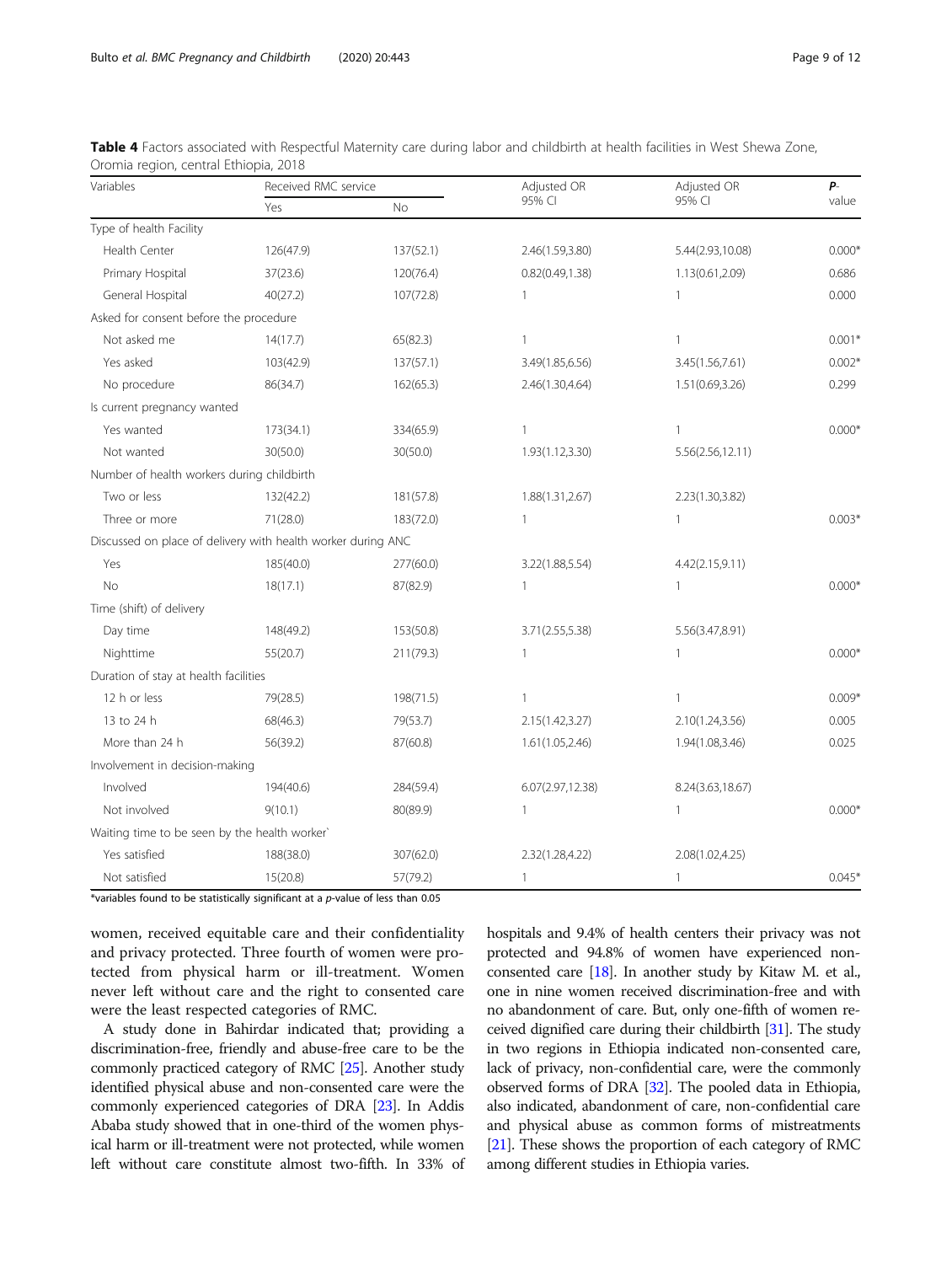These variations might be due to the differences in the study setting, resulting in the different prevalence of RMC categories among health institutions (Hospitals vs. Health centers), town versus rural settings and different cadres in the health care system. This is highlighting as there is a need for specific local interventions for different settings to lower the forms of DRA in Ethiopia.

From a study done in Kenya and Tanzania relatively lower proportion of all forms of DRAs were reported, indicating that a large proportion of women in Ethiopia are experiencing disrespectful and abusive care during labor and childbirth [\[17](#page-10-0), [33](#page-11-0)].

This study identified that the type of health facility in the health care system was significantly associated with RMC. Women who gave birth at health centers were more likely to receive respectful care as compared to those who gave birth in the general hospital. This is in-line with the study done in Addis Ababa that indicated as there was a significant difference between the health centers and hospitals [[18](#page-11-0)] and from the study done in Malawi the odds of a health provider shouting at a woman were lower in health centers compared to hospitals [[35](#page-11-0)] This is may be due to the presence of more number of caseloads compared to the available number of human resources at hospitals than in health centers.

Maternal stay at the health facility was also found to be significantly associated with RMC during labor and childbirth. Mothers who stayed 13 to 24 h and more than 24 h at health institutions were almost 2 times more likely to receive RMC than those who stayed less than 12 h. This finding is in agreement with a study done in Tanzania where women who stayed less than 1 day in the facility for delivery were 1.35 times more likely to report experiences of DRA [[12](#page-10-0)]. The reason for this might be due to the fact that those women who stayed longer may become familiar with the health workers and are more likely to receive customary services.

Women who gave birth during the day time were 5.56 times more likely to receive respectful care than a nighttime shift. In agreement with this, a study done in Kenya identified delivering at night was associated with a higher risk of DRA and had greater odds of reporting physical abuse than those delivering during the day [\[34](#page-11-0)]. This might be due to the fact that during day time there are more resources/infrastructures available and the number of health workers than at nighttime in which only one health worker might be assigned for duty in health centers and also very weak supervision from senior health workers and managers during nighttime.

This study revealed that women whose current pregnancy was unwanted were 5.56 times more likely to get RMC than those of a wanted pregnancy. In agreement with this study conducted in Bahirdar also showed the odds of experiencing DRA was 76% less among those

unplanned or unwanted pregnancy [\[25](#page-11-0)]. This is may be due to the fact that those women with an unwanted pregnancy were less likely to be worried about the outcomes and were multiparous in the current study.

The result also has shown that women who had discussed on a place of delivery with health workers during ANC were 4.42 times more likely to receive RMC than those who did not. A study done in Bahirdar indicated that respondents with fewer than 4 ANC visits were more likely to have been disrespected and abused than those with  $\geq 4$  ANC visits [[23](#page-11-0)]. The reason for this might be because women who had ANC and discussed on a place of delivery were more likely to be familiar with the health care providers, since majority of them in the current study gave birth at the same facility.

In the current study, the number of attending health care provider was found to be significantly associated with RMC during labor and childbirth. Mothers who were attended to by 2 or fewer providers were 2.23 times more likely to receive RMC than those who were attended by 3 or more. This is may be due to mothers do not want to show their private body to more number of providers.

Taking consent before doing a procedure was found to affect RMC. It was shown that women who gave their consent before the procedure were 3.45 times more likely to get respectful care than those who did not consent. Those women who got involved in the decisionmaking about their care were found to be 8.24 times more likely to receive respectful care than those who were not involved. The reason might be that in our study area there is a wrong perception among some health care providers that mothers might feel more pain if informed before performing procedures like episiotomy, manual removal of placentas and others. Thus, they prefer doing those procedures without informing the clients and even sometimes performs without providing analgesia. This result also highlights the need for involving mothers in all types of care they receive from health facilities.

Women who were satisfied with their waiting time to be seen by health worker were 2 times more likely to get RMC than those who were not. The reason for this might be due to women who were not satisfied were likely to feel as they were neglected or left without care if not seen by health workers after admission.

Limitation of the study: Though the problem of recall bias was minimized by conducting exit interview for postpartum mothers immediately; the current study is not free of social desirability bias in which some mothers may report the service as positive experiences while they are in the health facilities. As a strength, the study tried to cover a large number of health facilities including health centers and hospitals in the West Shewa zone providing services for over 2.3 million peoples.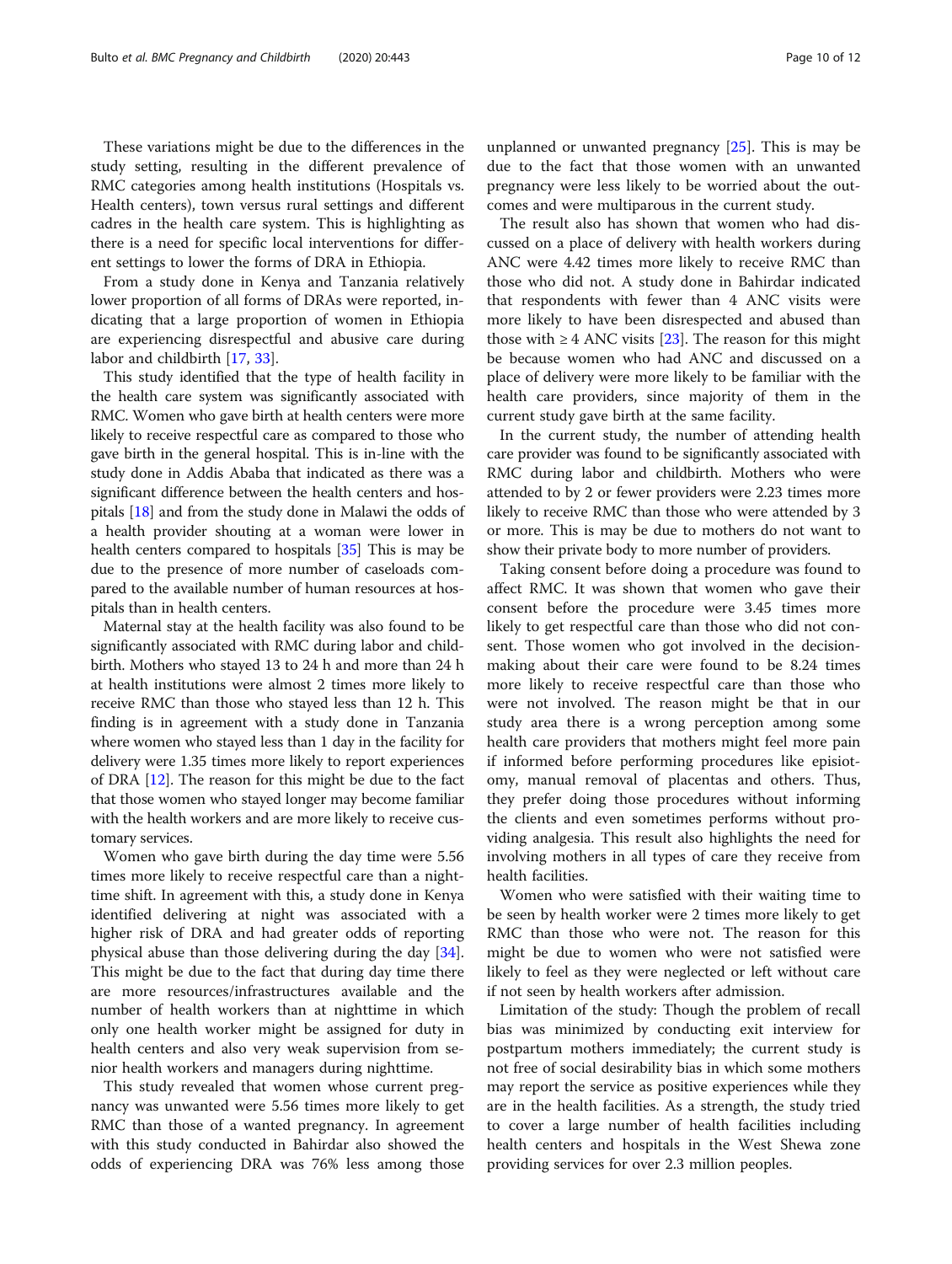## <span id="page-10-0"></span>Conclusions

The proportion of RMC during labor and childbirth in health institutions in the west Shewa zone was low. Giving birth at the health center, discussion on the place of delivery with health workers during ANC, day time delivery, longer duration of stay at health facility ( $\geq$  13 h), involvement in decision-making, consent before the procedure, current pregnancy not wanted, presence of < 3 health workers during childbirth, and satisfied with waiting time to be seen by a health worker were found to be significantly associated with RMC.

Therefore, health institutions and all other stakeholders should give due emphasis on creating awareness of care providers on the standards and categories of RMC, and emphatically consider those identified factors for intervention. Additionally, monitoring and reinforcing accountability mechanisms for health workers to avoid mistreatments, and supporting them to provide the service with respect and compassion during labor and childbirth. Further research involving observation is also recommended to get more information about RMC services.

#### Abbreviations

ANC: Ante Natal Care; AOR: Adjusted Odds Ratio; CRC: Caring, Respectful and Compassionate; DRA: Disrespect and Abuse; HSTP: Health Sector Transformation Plan; LAD: Labor And Delivery; RMC: Respectful Maternity Care

#### Acknowledgements

We are grateful to Ambo University, College of Medicine and Health Sciences for funding this research; west Shewa zonal Health Office and health institutions for their support during proposal development. We also want to extend our appreciation to all study participants for providing the necessary information.

## Authors' contributions

GAB, conceptualized the study, designed the study instrument, secured study funds, conducted data analysis and wrote the first draft and subsequent drafts of the manuscript as principal investigator. DBD and AST take part in designing the study tool, coordinated data collection and supervision, participated in data analysis and revised subsequent drafts. All authors read and approved the final manuscript.

## Funding

Funding for this study was obtained from Ambo University. The university had no role in the design of the study and collection, analysis, and interpretation of data.

#### Availability of data and materials

Datasets used in the current study are available from the corresponding author upon reasonable request.

#### Ethics approval and consent to participate

Ethical clearance was obtained from the research ethics review committee of Ambo University, collage of Medicine and Health Sciences. A formal letter of cooperation was written to all selected Health institutions. Written informed consent was obtained from study participants after fully explaining the nature of the study in their local languages as it is attached in the questionnaire. The collected information was kept confidential without the name of the study participants.

## Consent for publication

Not applicable.

#### Competing interests

Authors declared that they have no competing interest.

### Author details

<sup>1</sup>Department of Midwifery, College of Medicine and Health Sciences, Ambo University, Ambo, Ethiopia. <sup>2</sup>Department of Neonatal Nursing, Saint Paul's Hospital Millennium Medical College, Addis Ababa, Ethiopia. <sup>3</sup>Department of Public Health, College of Medicine and Health Sciences, Ambo University, Ambo, Ethiopia.

## Received: 4 October 2019 Accepted: 26 July 2020 Published online: 03 August 2020

#### References

- 1. Veronica Reis B, Deller C, Carr JS. Respectful Maternity Care Country experiences Survey Report November 2012 [Internet]. 2012. Available from: [https://www.mhtf.org/document/respectful-maternity-care-country](https://www.mhtf.org/document/respectful-maternity-care-country-experiences/)[experiences/.](https://www.mhtf.org/document/respectful-maternity-care-country-experiences/)
- 2. FederalMinistryofHealth(FMOH)Ethiopia. Respectful Maternity Care (RMC) and Partograph Training Resource Package [Internet]. Addis Ababa, Ethiopia; 2015. Available from: <http://midwives.org.et/261>.
- Windau-Melmer T. A Guide for Advocating for Respectful Maternity Care. [Internet]. Washington DC: Futures Group, Health Policy Project; 2013:11–96. Available from: [https://www.whiteribbonalliance.org/wp-content/uploads/2](https://www.whiteribbonalliance.org/wp-content/uploads/2017/11/RMC-Guide_FINAL.pdf) [017/11/RMC-Guide\\_FINAL.pdf.](https://www.whiteribbonalliance.org/wp-content/uploads/2017/11/RMC-Guide_FINAL.pdf)
- 4. WhiteRibbonAlliance. Respectful maternity care: The Universal Rights of Child bearing women. 2011 Oct;1–6. Available from: www. whiteribbonalliance.org/respectfulcare.
- 5. Freedman LP, Ramsey K, Abuya T, Bellows B, Ndwiga C, Warren CE, et al. Defining disrespect and abuse of women in childbirth: a research, policy and rights agenda. Bull World Heal Organ. 2014;92(August):915–7.
- 6. Diana Bowser KH. Exploring evidence for disrespect and abuse in Facility based child birth Report of Landscape analysis [Internet]. Washington, DC: Translating Research into Action (TRAction) Project; 2010. Available from: [http://www.tractionproject.org/content/exploring-evidence-disrespect-and](http://www.tractionproject.org/content/exploring-evidence-disrespect-and-abusefacility-based-childbirth-report-landscape-analysi-0)[abusefacility-based-childbirth-report-landscape-analysi-0.](http://www.tractionproject.org/content/exploring-evidence-disrespect-and-abusefacility-based-childbirth-report-landscape-analysi-0)
- 7. WHO. The prevention and elimination of disrespect and abuse during facility-based childbirth WHO statement. World Health Organization [Internet]. 2014;(23). Available from: [www.who.int.](http://www.who.int)
- 8. Shiferaw S, Spigt M, Godefrooij M, Melkamu Y, Tekie M. Why do women prefer home births in Ethiopia ? BMC Pregnancy Childbirth. 2013;13(5).
- 9. Bradley S, McCourt C, Rayment JPD. Disrespectful intrapartum care during facility-based delivery in sub-Saharan Africa A qualitative systematic review and thematic synthesis of women's perceptions and experiences. Soc Sci ence Med. 2016;169:157–70.
- 10. Sheferaw ED, Mengesha TZ, Wase SB. Development of a tool to measure women's perception of respectful maternity care in public health facilities. BMC Pregnancy Childbirth. 2016;16(1):67.
- 11. Bohren MA, Hunter EC, Munthe-Kaas HM, Souza J, Vogel JP, Gülmezoglu A. Facilitators and barriers to facility-based delivery in low- and middle-income countries: a qualitative evidence synthesis. Reprod Health. 2014;11(1):71–88.
- 12. Kruk ME, Kujawski S, Mbaruku G, Ramsey K, Moyo W, Freedman LP. Disrespectful and abusive treatment during facility delivery in Tanzania: a facility and community survey. Health Policy Plan. 2014;33 1–8.
- 13. Gebremichael MW, Worku A, Medhanyie AA, Edin K, Berhane Y. Women suffer more from disrespectful and abusive care than from the labour pain itself: A qualitative study from Women's perspective. BMC Pregnancy Childbirth. 2018;18(1):1–6.
- 14. Kujawski S, Mbaruku G, Freedman LP, Ramsey K, Moyo WKM. Association Between Disrespect and Abuse During Childbirth and Women's Confidence in Health Facilities in Tanzania. Matern Child Heal J. 2015;19(10).
- 15. Diana Bowser KH. Exploring Evidence for Disrespect and Abuse in Facility-Based Childbirth Report of a Landscape Analysis. USAID TRAction Project. Harvard School of Public Health. 2010;1–57.
- 16. Rosen HE, Lynam PF, Carr C, Reis V, Ricca J, Bazant ES. Direct observation of respectful maternity care in five countries: a cross-sectional study of health facilities in East and Southern Africa. BMC Pregnancy Childbirth. 2015;15:306.
- 17. Sando D, Ratcliffe H, Mcdonald K, Spiegelman D, Lyatuu G, Mwanyika-sando M, et al. The prevalence of disrespect and abuse during facility-based childbirth in urban Tanzania. BMC Pregnancy Childbirth [Internet]. 2016;16: 236. Available from: <https://doi.org/10.1186/s12884-016-1019-4>.